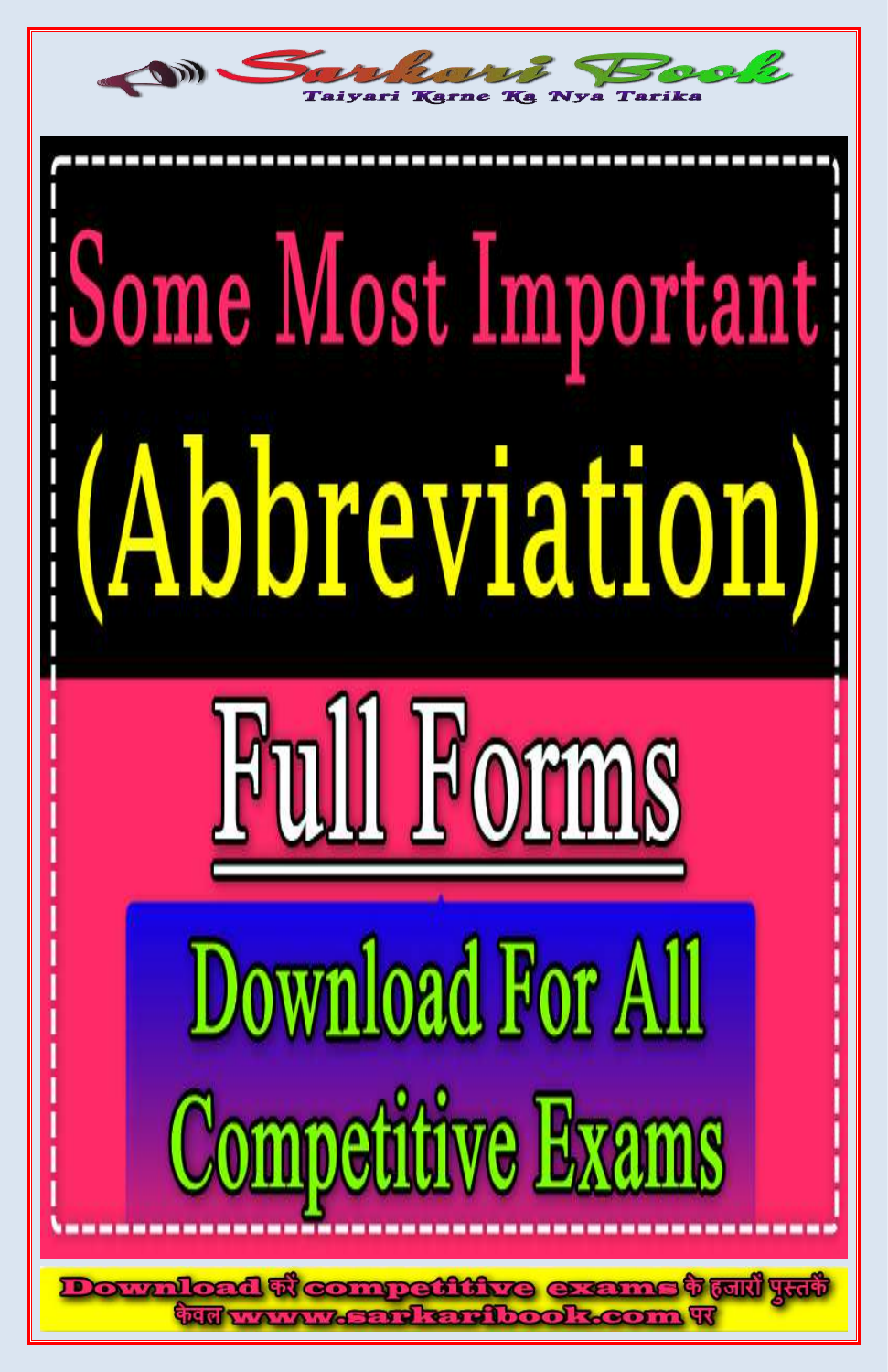

| <b>Short Name</b>   | <b>Full Form</b>   |
|---------------------|--------------------|
| <b>PAN</b>          | Permanen           |
| PDF                 | <b>Portable I</b>  |
| <b>SIM</b>          | Subscribe          |
| <b>ATM</b>          | <b>Automate</b>    |
| <b>IFSC</b>         | <b>Indian Fin</b>  |
| <b>FSSAI(Fssai)</b> | <b>Food Safet</b>  |
|                     | <b>Authority</b>   |
| Wi-Fi               | <b>Wireless F</b>  |
| <b>GOOGLE</b>       | <b>Global Or</b>   |
|                     | <b>Oriented C</b>  |
|                     | Language           |
| YAHOO               | <b>Yet Anoth</b>   |
|                     | <b>Officious</b>   |
| WINDOW              | <b>Wide Inter</b>  |
|                     | Developm           |
|                     | <b>Office wor</b>  |
| <b>COMPUTER</b>     | <b>Common</b>      |
|                     | <b>Oriented</b> N  |
|                     | Particular         |
|                     | and used u         |
|                     | and Educa          |
| <b>VIRUS</b>        | <b>Vital Infor</b> |

| <b>Full Form</b> |
|------------------|
|                  |

**rmanent Account Number rtable Document format bscriber Identity Module Automated Teller Machine Iian Financial System Code** *Food Safety & Standards* **Authority of India Wireless Fidelity Googlehical Organization Of iented Group Language Of Earth** *<u>Another Hierarchical</u>* **ficious Oracle Kde Interactive Network velopment for Office work Solution COMPUTER iented Machine. Particularly United d** used under Technical **and Educational Research Lal Information Resources Under Siege.**

| <b>UMTS</b>                                                                                  | <b>Universal</b>                 |
|----------------------------------------------------------------------------------------------|----------------------------------|
|                                                                                              | <b>Mobile Telecommunications</b> |
|                                                                                              | <b>System</b>                    |
| <b>AMOLED</b>                                                                                | <b>Active-Matrix Organic</b>     |
|                                                                                              | <b>Light-Emitting Diode</b>      |
| <b>OLED</b>                                                                                  | Organic                          |
|                                                                                              | <b>Light-Emitting Diode</b>      |
| <mark>Download tî competitive ereme î țui yuî</mark><br>Îni <i>vrena est estimolizea</i> n w |                                  |
|                                                                                              |                                  |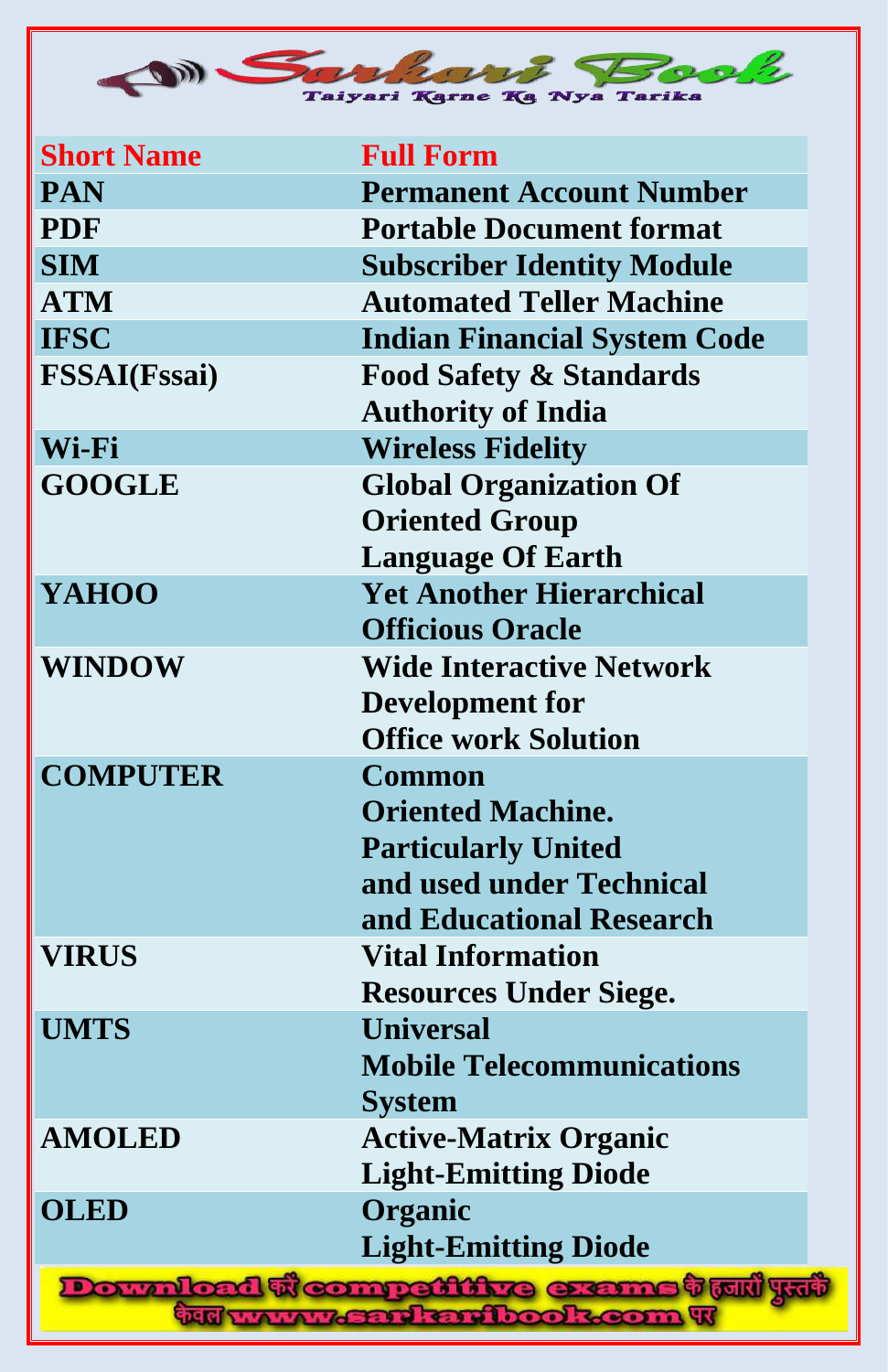

| <b>IMEI</b>                             | <b>International Mobile</b>      |
|-----------------------------------------|----------------------------------|
|                                         | <b>Equipment Identity</b>        |
| <b>ESN</b>                              | <b>Electronic</b>                |
|                                         | <b>Serial Number</b>             |
| <b>UPS</b>                              | Uninterruptible                  |
|                                         | <b>Power Supply</b>              |
| <b>HDMI</b>                             | <b>High-Definition</b>           |
|                                         | <b>Multimedia Interface</b>      |
| <b>VPN</b>                              | <b>Virtual Private Network</b>   |
| <b>APN</b>                              | <b>Access Point Name</b>         |
| <b>LED</b>                              | <b>Light Emitting Diode</b>      |
| <b>DLNA</b>                             | <b>Digital</b>                   |
|                                         | <b>Living Network Alliance</b>   |
| RAM                                     | <b>Random Access Memory</b>      |
| <b>ROM</b>                              | <b>Read only memory</b>          |
| <b>VGA</b>                              | <b>Video Graphics Array</b>      |
| <b>QVGA</b>                             | <b>Quarter Video</b>             |
|                                         | <b>Graphics Array</b>            |
| <b>WVGA</b>                             | <b>Wide Video Graphics Array</b> |
| <b>WXGA</b>                             | <b>Widescreen Extended</b>       |
|                                         | <b>Graphics Array</b>            |
| <b>USB</b>                              | <b>Universal Serial Bus.</b>     |
| <b>WLAN</b>                             | <b>Wireless</b>                  |
|                                         | <b>Local Area Network</b>        |
| <b>PPI</b>                              | <b>Pixels Per Inch</b>           |
| <b>LCD</b>                              | <b>Liquid Crystal Display</b>    |
| <b>HSDPA</b>                            | <b>High-Speed Uplink</b>         |
|                                         | <b>Packet Access</b>             |
| <b>HSUPA</b>                            | <b>High-Speed Uplink</b>         |
|                                         | <b>Packet Access</b>             |
| <b>HSPA</b>                             | <b>High Speed</b>                |
| Dounlead ti competitive exame t tui yut |                                  |
| tra www.waterstand hookeeping           |                                  |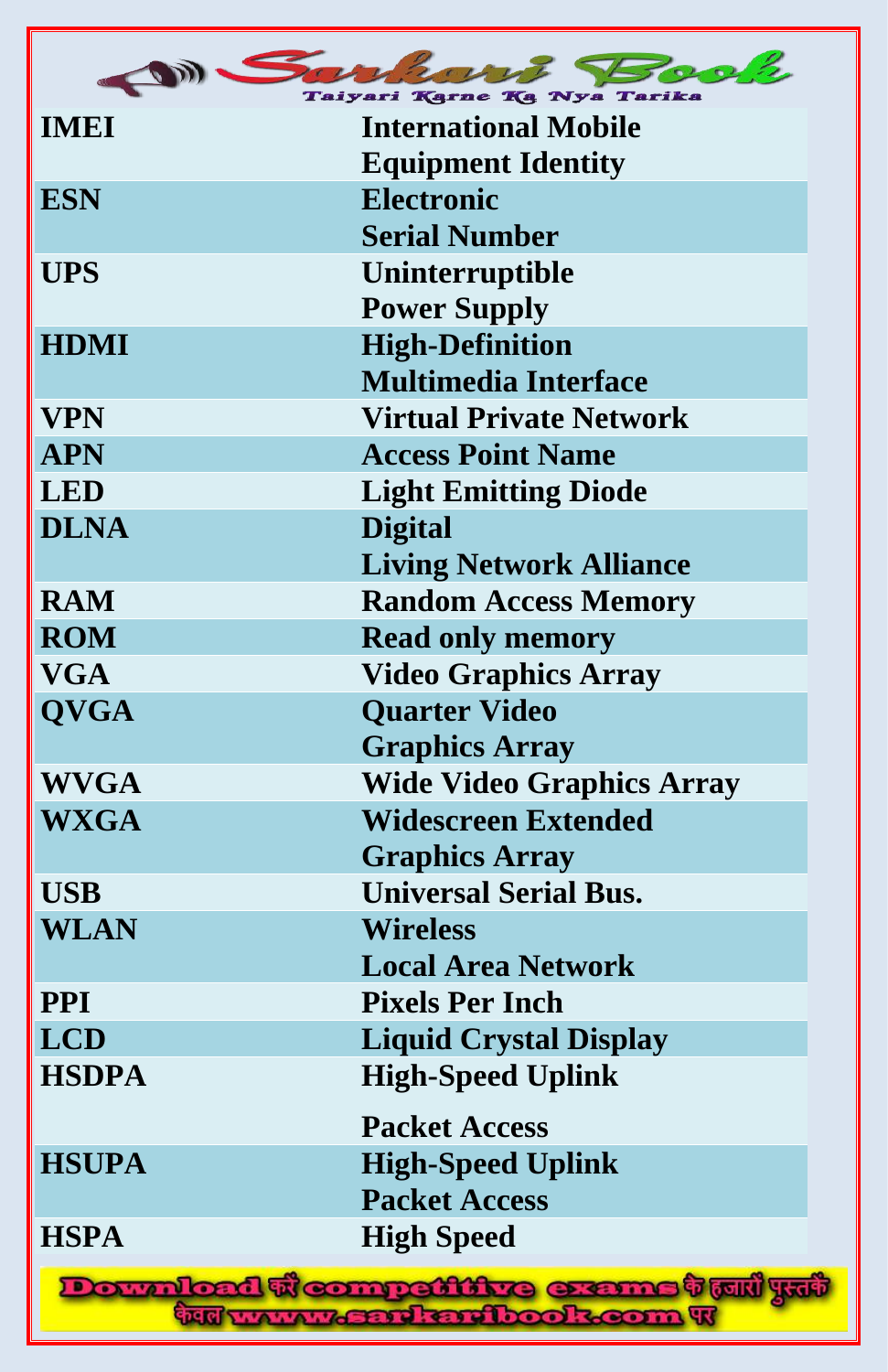| Sankart Book<br>Taiyari Karne Ka Nya Tarika                             |                                 |
|-------------------------------------------------------------------------|---------------------------------|
|                                                                         | <b>Packet Access</b>            |
| <b>GPRS</b>                                                             | <b>General Packet</b>           |
|                                                                         | <b>Radio Service</b>            |
| <b>EDGE</b>                                                             | <b>Enhanced Data Rates</b>      |
|                                                                         | for Globa Evolution             |
| NFC                                                                     | <b>Near</b>                     |
|                                                                         | <b>Field Communication</b>      |
| <b>OTG</b>                                                              | <b>On-The-Go</b>                |
| <b>S-LCD</b>                                                            | <b>Super Liquid</b>             |
|                                                                         | <b>Crystal Display</b>          |
| $\bf{O}.S$                                                              | <b>Operating System</b>         |
| <b>DIAD</b>                                                             | <b>Social Network Service</b>   |
| H.S                                                                     | <b>HOTSPOT</b>                  |
| $\vert$ P.O.I                                                           | <b>Point Of Interest</b>        |
| <b>GPS</b>                                                              | Global                          |
|                                                                         | <b>Positioning System</b>       |
| <b>DVD</b>                                                              | <b>Digital Video Disk</b>       |
| <b>DTP</b>                                                              | <b>Desk Top Publishing</b>      |
| <b>DNSE</b>                                                             | <b>Digital</b>                  |
|                                                                         | <b>Natural Sound Engine</b>     |
| <b>OVI</b>                                                              | <b>Ohio Video Intranet</b>      |
| <b>CDMA</b>                                                             | <b>Code Division</b>            |
|                                                                         | <b>Multiple Access</b>          |
| <b>WCDMA</b>                                                            | <b>Wide-band Code</b>           |
|                                                                         | <b>Division Multiple Access</b> |
| <b>GSM</b>                                                              | <b>Global System</b>            |
|                                                                         | for Mobile                      |
|                                                                         | <b>Communications</b>           |
| <b>DIVX</b>                                                             | <b>Digital Internet</b>         |
|                                                                         | <b>Video Access</b>             |
| <b>APK</b>                                                              | <b>Authenticated</b>            |
| Download ti competitive exame t tui yut<br>tud www.vessylengthook.com w |                                 |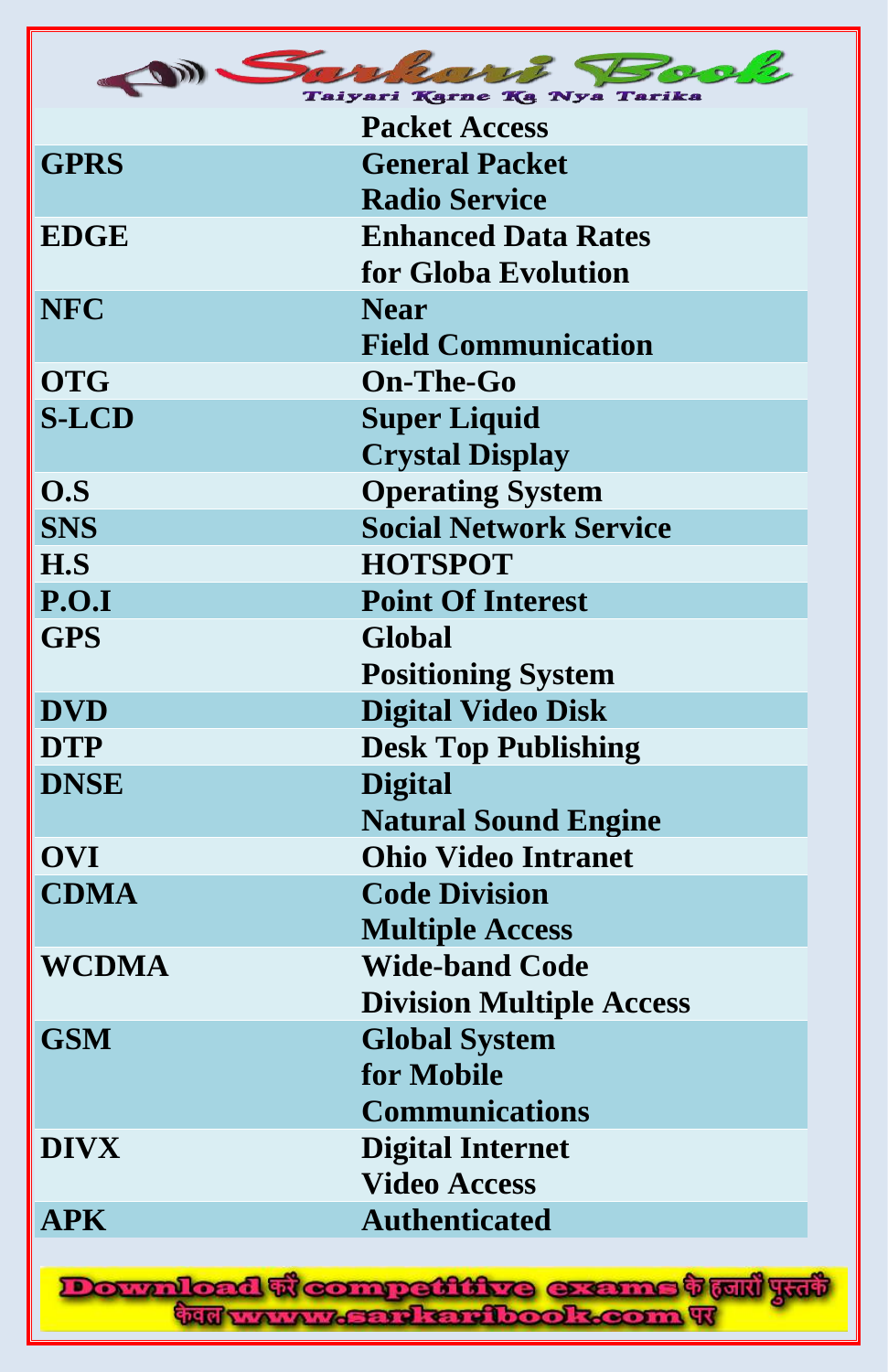| Sankart Book<br>Taiyari Karne Ka Nya Tarika                                  |                                  |  |
|------------------------------------------------------------------------------|----------------------------------|--|
|                                                                              | <b>Public Key</b>                |  |
| <b>J2ME</b>                                                                  | Java 2                           |  |
|                                                                              | <b>Micro Edition</b>             |  |
| <b>SIS</b>                                                                   | <b>Installation Source</b>       |  |
| <b>DELL</b>                                                                  | <b>Digital Electronic</b>        |  |
|                                                                              | <b>Link Library</b>              |  |
| <b>ACER</b>                                                                  | <b>Acquisition</b>               |  |
|                                                                              | <b>Collaboration</b>             |  |
|                                                                              | <b>Experimentation</b>           |  |
|                                                                              | <b>Reflection</b>                |  |
| <b>RSS</b>                                                                   | <b>Really</b>                    |  |
|                                                                              | <b>Simple Syndication</b>        |  |
| <b>TFT</b>                                                                   | <b>Thin Film Transistor</b>      |  |
| <b>AMR</b>                                                                   | <b>Adaptive</b>                  |  |
|                                                                              | <b>Multi-Rate</b>                |  |
| <b>MPEG</b>                                                                  | <b>Moving Pictures</b>           |  |
|                                                                              | <b>Experts Group</b>             |  |
| <b>IVRS</b>                                                                  | <b>Interactive</b>               |  |
|                                                                              | <b>Voice Response System</b>     |  |
| HP                                                                           | <b>Hewlett Packard</b>           |  |
| <b>NEWSPAPER</b>                                                             | <b>North East West South</b>     |  |
|                                                                              | <b>Past and Present</b>          |  |
|                                                                              | <b>Events Report</b>             |  |
| <b>CHESS</b>                                                                 | <b>Chariot, Horse,</b>           |  |
|                                                                              | <b>Elephant, Soldiers</b>        |  |
| <b>COLD</b>                                                                  | Chronic, Obstructive,            |  |
|                                                                              | <b>Lung, Disease</b>             |  |
| <b>JOKE</b>                                                                  | <b>Joy of Kids Entertainment</b> |  |
| <b>AIM</b>                                                                   | <b>Ambition in Mind</b>          |  |
| <b>DATE</b>                                                                  | Day and Time Evolution           |  |
| <b>EAT</b>                                                                   | <b>Energy and Taste</b>          |  |
| Download ti competitive exeme t tul yut<br>tra www.wasterstand to the common |                                  |  |